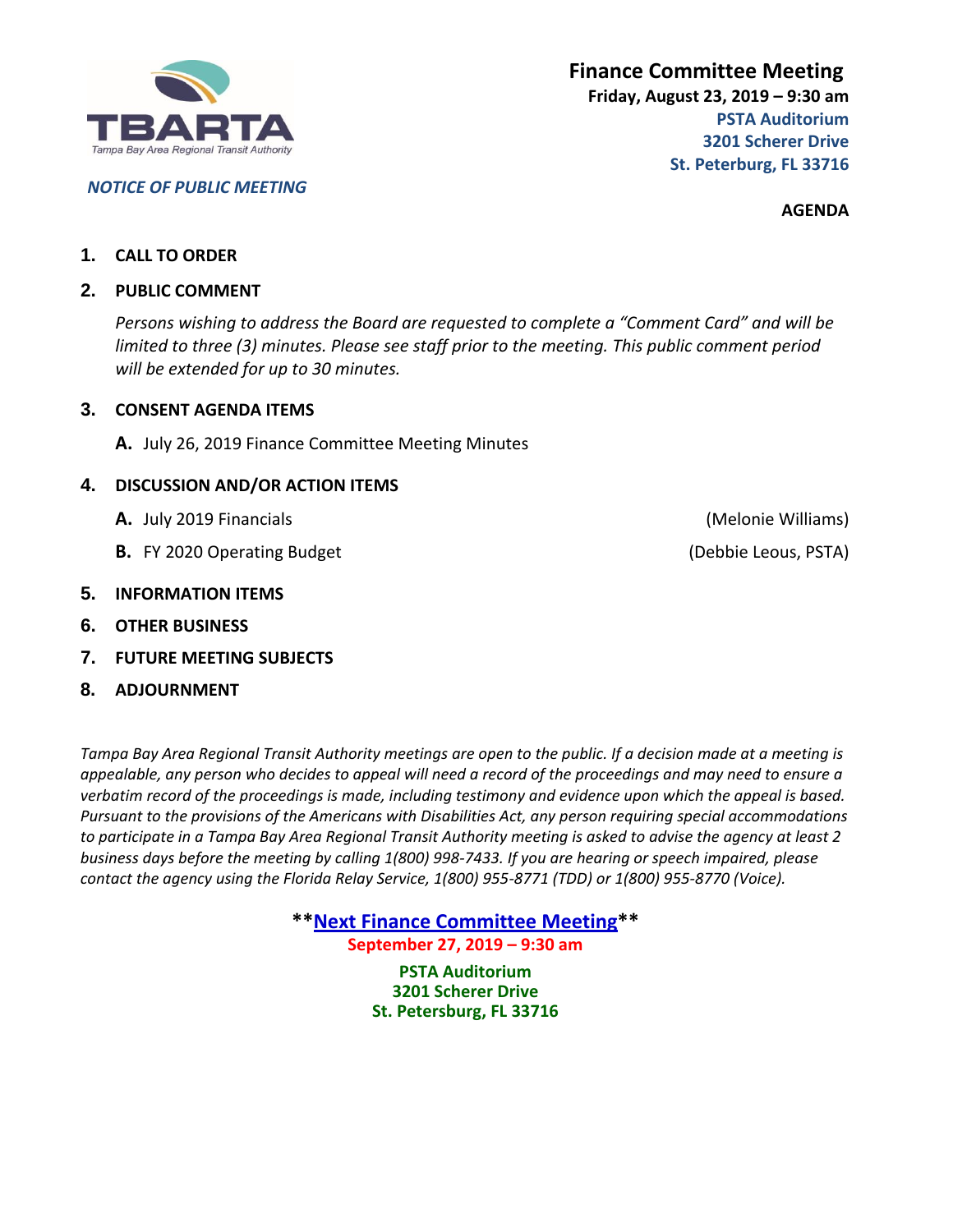

# **Finance Committee Meeting**

**Friday, July 26, 2019 – 9:00 am PSTA Auditorium 3201 Scherer Drive St. Petersburg, FL 33716**

**Meeting Minutes**

# *Finance Committee Members Present:*

Commissioner Janet Long, Pinellas Suncoast Transit Authority (PSTA) Cliff Manuel, Jr., Gubernatorial Jim Holton, Gubernatorial Commissioner Reggie Bellamy Melanie Griffin, Gubernatorial (via phone)

#### *Finance Committee Members not present:*

Commissioner John Mitten

#### *Meeting Attendees:*

Natalie King – RSA, Ron Pierce - RSA, Katina Kavouklis - FDOT, Nick Guido - FDOT, Michael Case (via phone), David Green, Cyndi Raskin, Chris Jadick, Chris DeAnnuntis, Melonie Williams, Jennifer Mendez, Brandon Nuby, Kesha Lindo, Terry Bowers, Nikki Day - BMO, Debbie Leous – PSTA, Al Burns – PSTA, Bill Johnson, Bill Parrish – Westchase Community Assoc.

#### *Call to Order*

 $\triangleright$  Janet Long called the meeting to order at 9:33 am

#### *Public Comments*

 $\triangleright$  No public comments

#### *Consent Agenda Item*

- ➢ *June 21, 2019 Finance Committee Meeting Minutes*
- ❖ **Jim Holton motioned to approve. Commissioner Bellamy seconded. PASSED 4-0**

#### *Discussion/Action Items*

#### ➢ *June Financials – Debbie Leous*

- For the month of June were under budget on the expense side at \$394k and over budget on staff and fringe benefits due to several new hires.
- There have been some issues with outstanding FDOT reimbursements. After having conversations with FDOT we know that we do have a 30-day reimbursement timeline and will be better able to plan accordingly.
	- $\circ$  Jim Holton asked where we were on the line of credit to deal with these issues. Debbie Leous did post an RFP for a \$500k line of credit. We did not receive any submissions. The PSTA team will reach out via phone before the next RFP goes out.

# ➢ *Resolution to Accept \$1M & \$1.5M Legislative Appropriations*

• In the 2019 Florida Legislative Session, TBARTA requested a legislative appropriation for a recurring sum of \$1.5 million from State general revenues to cover agency operations within its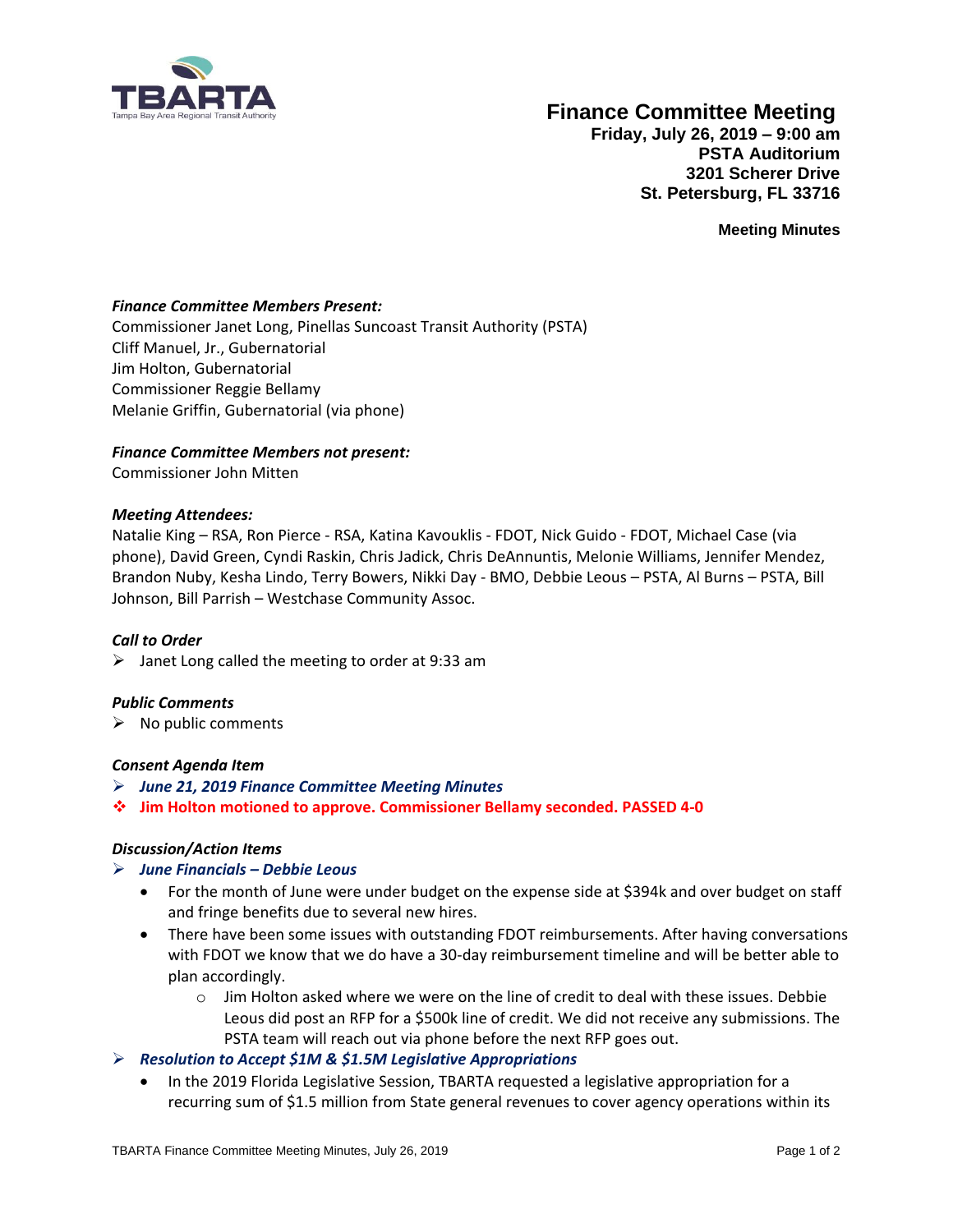five-county region beginning July 1, 2019 (FY2020). The bill was amended to include an additional appropriation of \$1 million to identify, study and develop transit innovations within TBARTA's 5 county area.

- The \$2.5 million total was approved by the legislature as a non-recurring appropriation from the Transportation Trust Fund and approved by Governor DeSantis in the state budget.
- We will receive an advance of \$375K on the \$1.5m grant.
- ❖ **Cliff Manuel recommended to move to the Board for approval. Commissioner Long seconded. PASSED 4-0**

#### *Information Items*

#### ➢ *Risk Assessment – Debbie Leous*

• During our last Board meeting it was requested to have a risk assessment done in combination with out yearly audit. CLA has agreed to do so without any additional charge.

# *Other Business*

#### ➢ *Strategic Planning Meeting*

- Commissioner Long brought up the need to think about what our vision for the next 5 years is.
- Jim Holton agreed and recommended that we have a facilitator present when planning.
- Per David Green, we will be receiving the regional peer assessment from the Envision 2030 study today. This information could help to inform us what TBARTA's future could look like and what the organizational staff would need to be in order to accommodate the roles and responsibilities in our 5 County region over the next 10 years.

#### ➢ *Local Funding*

• David Green informed the Committee that all the local contribution invoices for the upcoming FY2020 were sent out on July 5<sup>th</sup>.

#### *Adjournment 9:58 am*

❖ *Items in red indicate a vote by the Committee.*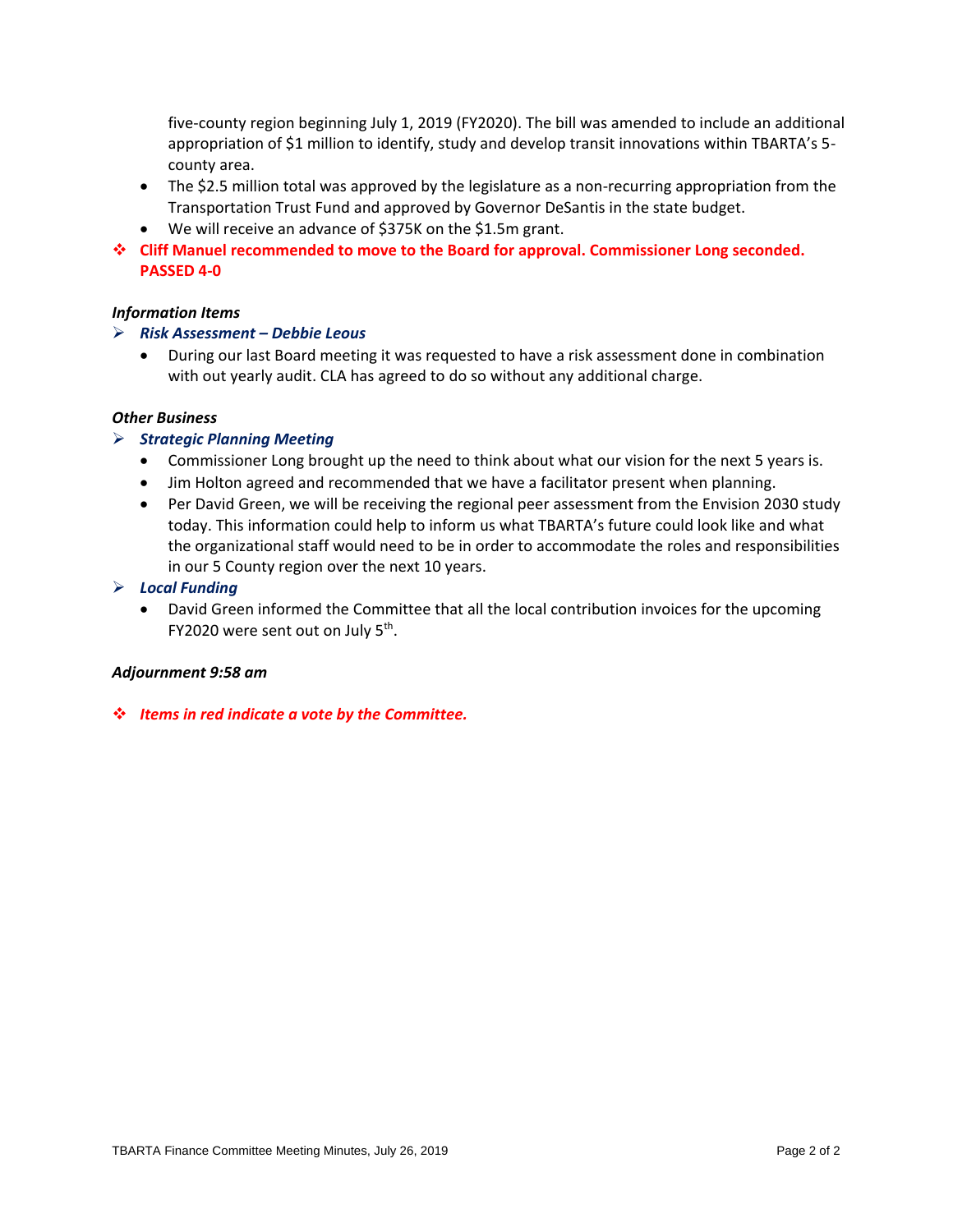# **FYE 2019 FINANCIAL PERFORMANCE REPORT Year to Date through July 2019**

|                     |             | July          |            |               |
|---------------------|-------------|---------------|------------|---------------|
| Description         | Actual      | <b>Budget</b> | % Variance | S Variance    |
| Revenues            | \$1,950,188 | \$2,347,466   | (16.92%)   | ( \$397, 278) |
| <b>Expenses</b>     | \$2,008,431 | \$2,274,824   | 11.71%     | \$266,393     |
| Surplus / (Deficit) | (558, 243)  | \$72,642      | (180.18%)  | ( \$130, 885) |

**Year to date through the month of July, the net deficit of \$58,243 is \$130,885 below the budget of \$72,642.**

| <b>Revenues</b>                                                                   |             |
|-----------------------------------------------------------------------------------|-------------|
| Local Funds - below budget due to timing Hillsborough County MPO funds            | (52,500)    |
| Federal Funding - Timing of the use of STP and FTA 5307 funds                     | (120, 846)  |
| State Funding - all sources below budget but primarily due to the timing of the   | (273, 932)  |
| <b>Regional Transit Development Plan Funding</b>                                  |             |
|                                                                                   | (5397, 278) |
|                                                                                   |             |
| <b>Expenses</b>                                                                   |             |
| Salaries and Fringe Benefits over budget due to additional staff                  | \$70,072    |
| Office Expenses over budget due to MPO Regional workshop & office furniture       | 30,295      |
| Equipment- due to timing of software expenditure offset by lower computer repairs | 4,475       |
| Professional Services under budget in all areas                                   | (73, 729)   |
| <b>Advertising and Promotions</b>                                                 | (41,892)    |
| Projects and Programs - under budget primarily due to Van Pool and Pik My Kid     | (250, 639)  |
| All other expenses                                                                | (4, 975)    |
|                                                                                   | (5266, 394) |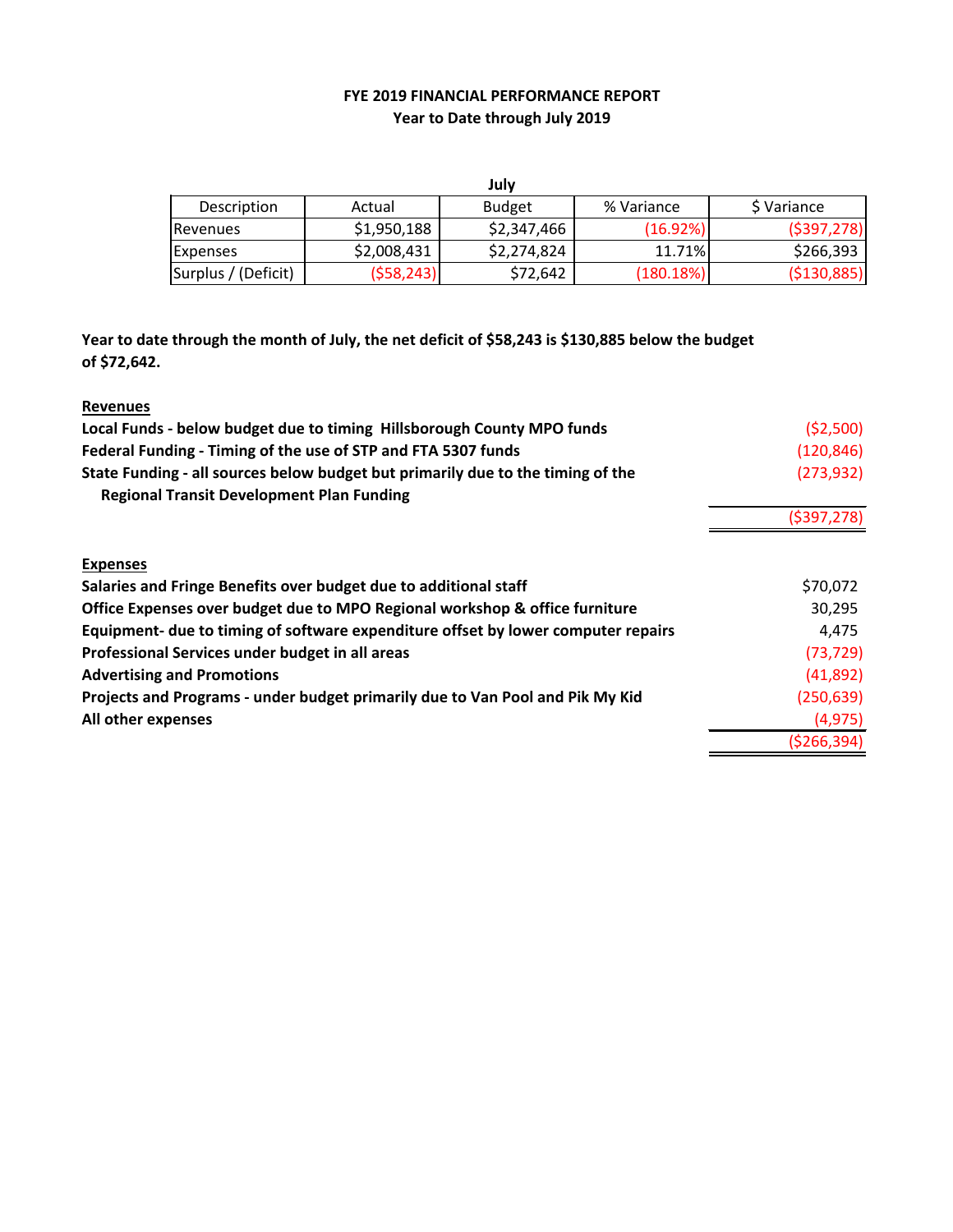# Tampa Bay Area Regional Transit Authority

BALANCE SHEET

As of July 31, 2019

|                                               | TOTAL         |
|-----------------------------------------------|---------------|
| <b>ASSETS</b>                                 |               |
| <b>Current Assets</b>                         |               |
| <b>Bank Accounts</b>                          |               |
| 1070 Operating - SunTrust                     | 47,917.44     |
| 1073 SunTrust Local/Advance                   | 0.00          |
| 1074 SunTrust - RTDP                          | 55,000.00     |
| <b>Total Bank Accounts</b>                    | \$102,917.44  |
| <b>Accounts Receivable</b>                    |               |
| 1125 Due from Commuter                        | 64.70         |
| 1200 Grant Receivable                         | 543,776.04    |
| 1219 Local Funds & Other A/R                  | 0.00          |
| <b>Total Accounts Receivable</b>              | \$543,840.74  |
| Other Current Assets                          |               |
| 1240 Other Receivables                        | 0.00          |
| 1241 Employee Receivables                     | $-66.37$      |
| 1242 Supplemental Insurances                  | 2,057.85      |
| 1245 457 Deferred Compensation                | 2,189.98      |
| 1246 Dental Employee Receivables              | 158.05        |
| 1247 Supplemental Insurances A                | $-848.06$     |
| 1248 Health Insurance- EE Portion             | $-1,002.42$   |
| 1249 Life Insurance                           | $-9,488.83$   |
| 1250 Cobra Receivable                         | 0.00          |
| 1285 Additional Life Insurance                | -743.98       |
| 1286 Dental, LTD and Employee Elected<br>Life | 1,651.86      |
| 1287 Health Insurance- Major Medical          | 15,916.49     |
| 1289 Vision Insurance                         | -851.88       |
| 1290 Inter-Agency Receivable - TBARTA         | 0.00          |
| 1291 Transit Deduction                        | $-805.00$     |
| <b>Total 1241 Employee Receivables</b>        | 8,167.69      |
| 1259 Former BACS Employee Receivabl           | 0.00          |
| 1499 Undeposited Funds                        | 0.00          |
| 1650 Prepaid Expense                          | 0.00          |
| <b>Total Other Current Assets</b>             | \$8,167.69    |
| <b>Total Current Assets</b>                   | \$654,925.87  |
| <b>Fixed Assets</b>                           |               |
| 1206 Furniture and fixtures                   | 61,496.12     |
| 1207 Office Equipment                         | 33,983.89     |
| 1210 Computer Equipment                       | 116,741.40    |
| 1211 Leasehold Improvements                   | 5,823.04      |
| 1216 Accumulated Depr.                        | $-216,492.13$ |
| <b>Total Fixed Assets</b>                     | \$1,552.32    |

Other Assets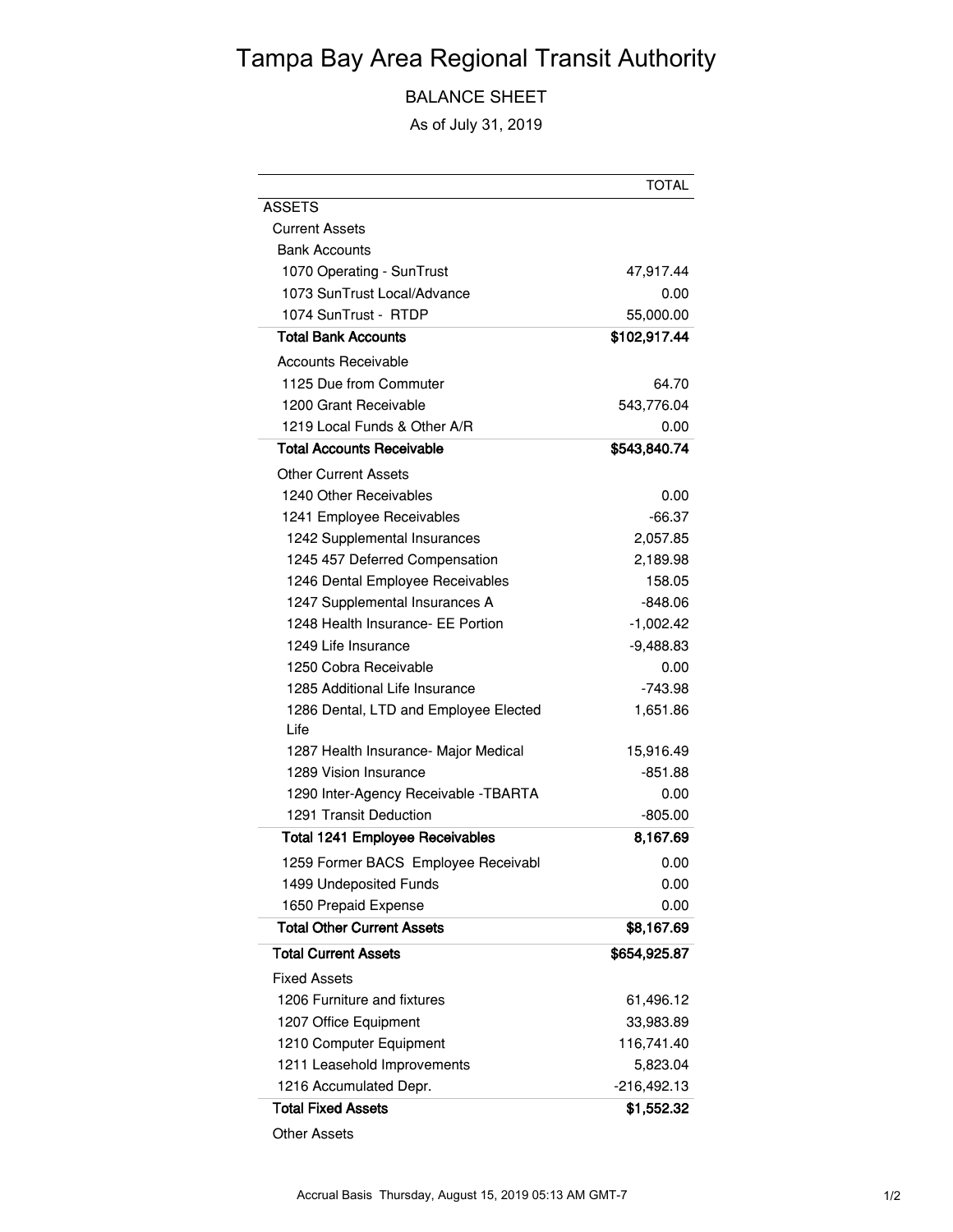|                                        | TOTAL        |
|----------------------------------------|--------------|
| 1251 Deposits                          | 7,318.29     |
| 135 Employee advances                  | 0.00         |
| 2700 Non-Current Receivables           | 0.00         |
| <b>Total Other Assets</b>              | \$7,318.29   |
| <b>TOTAL ASSETS</b>                    | \$663,796.48 |
| <b>LIABILITIES AND EQUITY</b>          |              |
| Liabilities                            |              |
| <b>Current Liabilities</b>             |              |
| <b>Accounts Payable</b>                |              |
| 2000 Accounts Payable                  | 485,193.72   |
| <b>Total Accounts Payable</b>          | \$485,193.72 |
| <b>Credit Cards</b>                    |              |
| 2115 SunTrust Visa CC-1983             | 3,359.02     |
| <b>Total Credit Cards</b>              | \$3,359.02   |
| Other Current Liabilities              |              |
| 2001 Vacation & Sick Accrual           | 21,522.16    |
| 2130 Accrued Liabilities               |              |
| 2133 Accrued Taxes-Payroll             | 0.00         |
| 2135 Accrued Benefits Liabilities      | 13,458.25    |
| <b>Total 2130 Accrued Liabilities</b>  | 13,458.25    |
| 2305 Accrued Wages                     | 8,396.14     |
| 2306 Accrued Expenses other            | 19,708.00    |
| 2340 Deferred Revenue                  | 34,234.59    |
| 2401 Advances from FDOT                | 0.00         |
| 2402 Advance Grant #2                  | 0.00         |
| 3350 Event / Program Funds             |              |
| 3351 Commuter Choice Summit Fund       | 0.00         |
| 3352 Tampa Baycycle Fund               | 0.00         |
| Total 3350 Event / Program Funds       | 0.00         |
| G1445 RTDP Advance                     | 100,000.00   |
| <b>Total Other Current Liabilities</b> | \$197,319.14 |
| <b>Total Current Liabilities</b>       | \$685,871.88 |
| <b>Total Liabilities</b>               | \$685,871.88 |
| Equity                                 |              |
| 3000 Opening Bal Equity                | 0.00         |
| 3211 Investment in Capital Assets      | 1,552.32     |
| 3399 Net Assets                        | 34,615.20    |
| Net Income                             | $-58,242.92$ |
| <b>Total Equity</b>                    | \$-22,075.40 |
| <b>TOTAL LIABILITIES AND EQUITY</b>    | \$663,796.48 |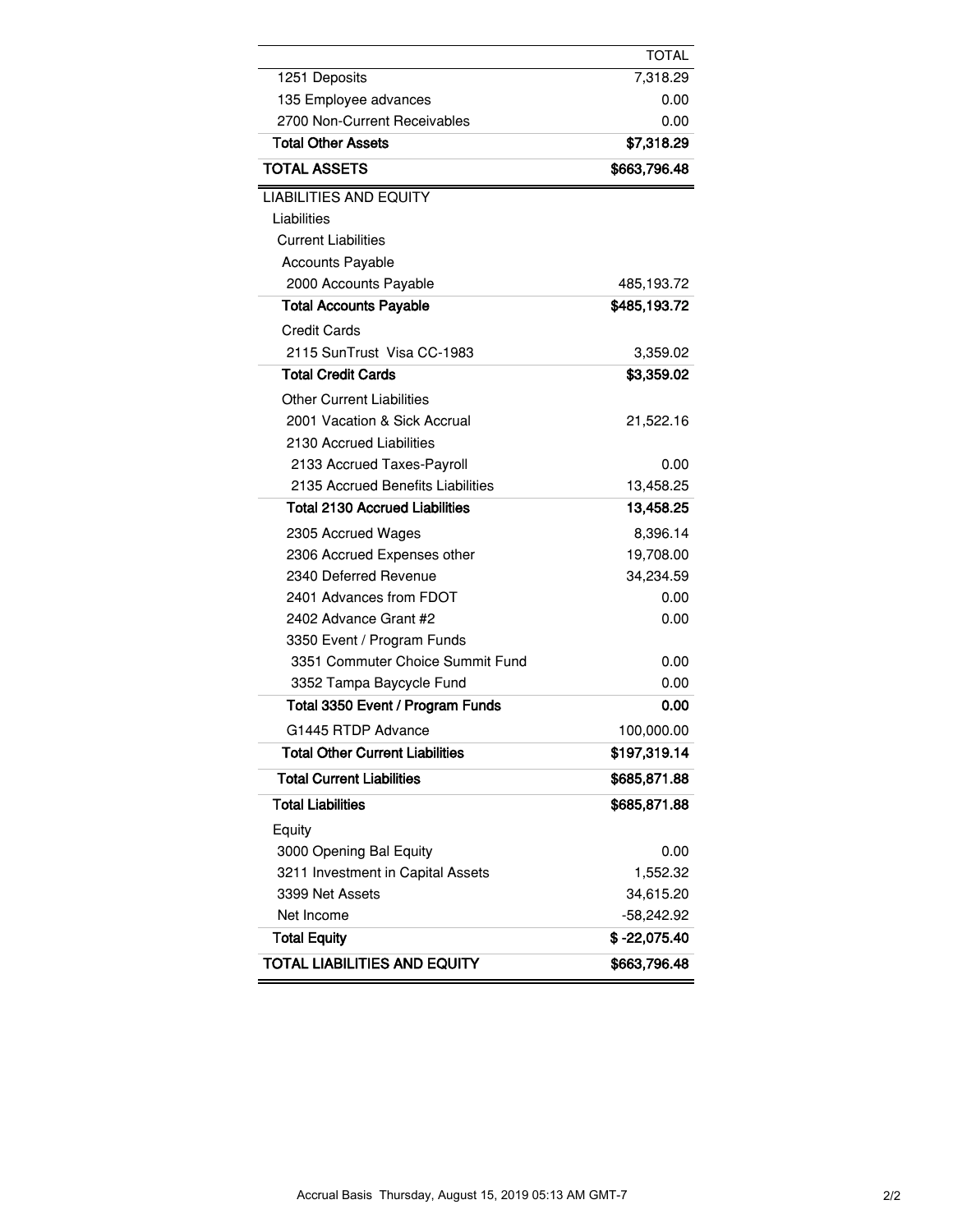# Tampa Bay Area Regional Transit Authority

# PROFIT AND LOSS

October 2018 - July 2019

|                                          | TOTAL          |
|------------------------------------------|----------------|
| Income                                   |                |
| 40001 Local Funds                        |                |
| 4045 Partner County Contributions        | 300,000.00     |
| 4046 Hills County MPO                    | 0.00           |
| 4616 Chairs Coordinating Committee       | 22,500.00      |
| <b>Total 40001 Local Funds</b>           | 322,500.00     |
| 40002 Federal Funding                    |                |
| 4044 Federal Transit Administration      | 225,387.39     |
| 4510 Surface Transportation Program      | 56,906.18      |
| <b>Total 40002 Federal Funding</b>       | 282,293.57     |
| 40003 State Funding                      |                |
| 4612 Trans Mgmt Orgz Coord Grant         | 21,712.65      |
| 4618 Operating/CAP grant                 | 933,594.93     |
| 4697 Regional Transit Develop. Plan      | 237,641.23     |
| 4699 MPO State                           | 152,439.41     |
| Total 40003 State Funding                | 1,345,388.22   |
| 40004 Miscellaneous income               |                |
| 4620 Interest income                     | 6.08           |
| Total 40004 Miscellaneous income         | 6.08           |
| <b>Total Income</b>                      | \$1,950,187.87 |
| <b>GROSS PROFIT</b>                      | \$1,950,187.87 |
| Expenses                                 |                |
| 8430 Liability Insurance                 | 11,176.00      |
| 8440 Salaries                            | 444,522.12     |
| 8450 Payroll Taxes                       | 33,969.21      |
| 8451 Unemployment                        | 264.91         |
| 8480 Employee Benefits / Insurance       |                |
| 8130 ED Auto Expense                     | 500.00         |
| 8479 Vision                              | 53.08          |
| 8481 Health Insurance                    | 41,446.58      |
| 8482 Dental Insurance                    | 2,102.39       |
| 8483 Life & AD/D Insurance               | 810.82         |
| 8484 Transit Subsidy Program             | 175.00         |
| 8486 Long Term Disability                | 2,668.55       |
| 8487 Retirement Program                  | 19,949.05      |
| 8489 Workman's Comp Insurance            | 2,000.00       |
| Total 8480 Employee Benefits / Insurance | 69,705.47      |
| 8510 Office Expense                      | 10,849.22      |
| 8114 Bank Charges                        | 403.29         |
| 8115 Interest Expense                    | 302.36         |
| 8116 Late Fees                           | 1,157.92       |
| 8200 Staff Training                      | 841.16         |
| 8240 Meetings Expense                    | 17,315.85      |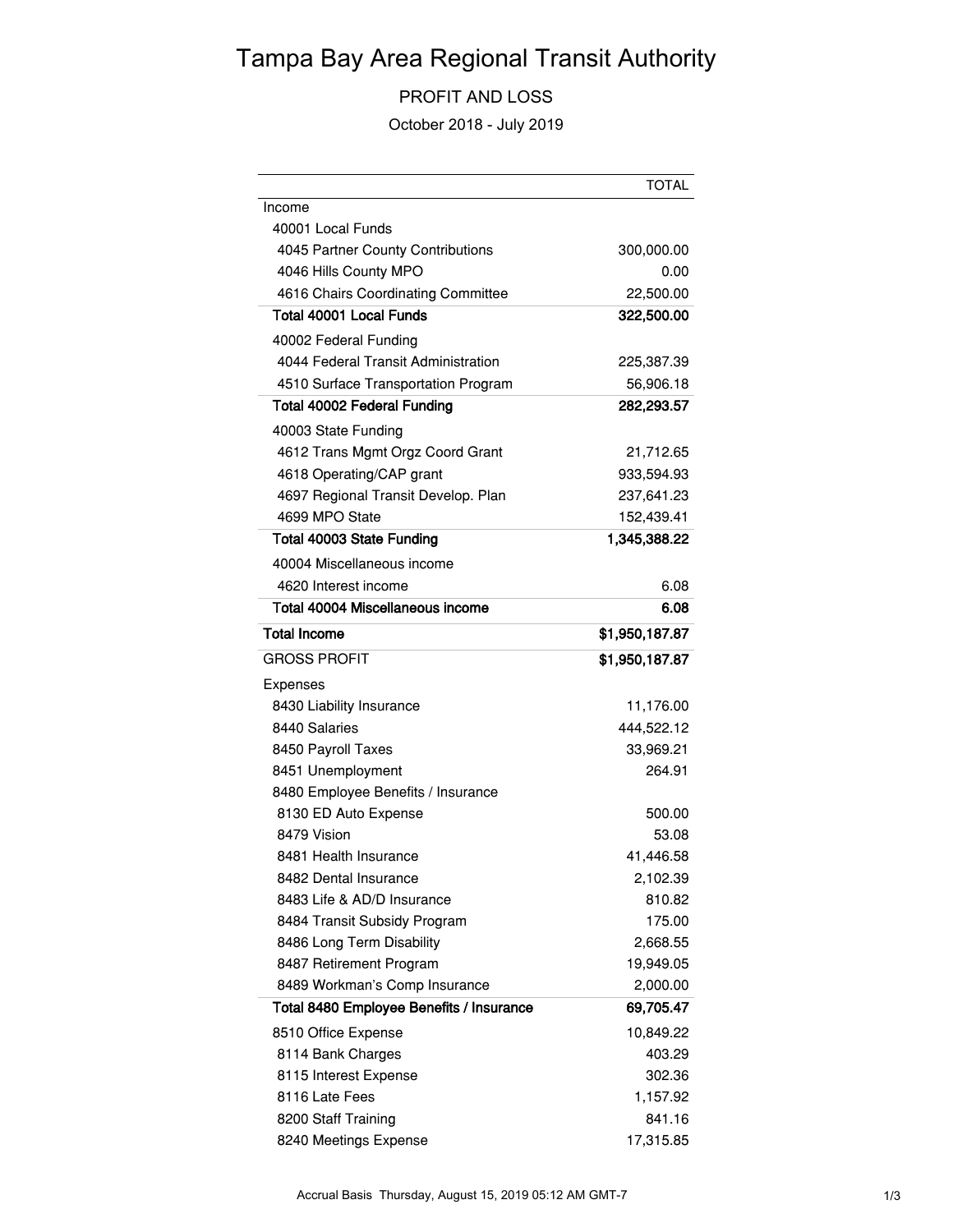| NET OPERATING INCOME                                                 | $$ -58,242.92$          |
|----------------------------------------------------------------------|-------------------------|
| <b>Total Expenses</b>                                                | \$2,008,430.79          |
| Total 9000 Projects & Programs                                       | 531,494.98              |
| Programs                                                             |                         |
| <b>Total 9150 Commuter Assistance</b>                                | 2,811.44                |
| Total 9050 Vanpool Program /<br>Coordinator                          | 165.44                  |
| 9054 VPSI - Local Travel & Supplies                                  | 165.44                  |
| 9050 Vanpool Program / Coordinator                                   |                         |
| 9150 Commuter Assistance Programs                                    | 2,646.00                |
| 9059 Pik My Kids Expense                                             | 23,600.00               |
| 9057 Vanpool-Capital Cost of Leasing                                 | 502,474.98              |
| 8980 Emergency Ride Home Program                                     | 2,608.56                |
| 9000 Projects & Programs                                             |                         |
| 8850 Travel                                                          | 8,458.19                |
| <b>Total 8820 Communications</b>                                     | 7,391.37                |
| 8840 Telephone                                                       | 7,182.37                |
| 8820 Communications                                                  | 209.00                  |
| <b>Total 8809 Advertising/Promotional</b>                            | 75,607.61               |
| 8601 Printing                                                        | 459.00                  |
| 8020 Marketing                                                       | 64,056.34               |
| 8010 Advertising                                                     | 11,092.27               |
| 8809 Advertising/Promotional                                         |                         |
| <b>Total 8620 Professional Services</b>                              | 619,261.15              |
| <b>Pre-employment Costs</b>                                          | 264.00                  |
| 8636 PSTA                                                            | 24,653.50               |
| 8635 Lobbyist                                                        | 83,951.61               |
| 8630 Legal Expense                                                   | 47,010.78               |
| 8627 Audit                                                           | 25,373.00               |
| 8626 Accounting Expense                                              | 6,162.25                |
| 8621 IT                                                              | 378.00                  |
| 8534 Payroll Processing                                              | 1,772.96                |
| 8490 Contract Services                                               | 408,132.55              |
| 8620 Professional Services                                           | 21,562.50               |
| <b>Total 8600 Equipment</b>                                          | 74,891.67               |
| 8800 Computer Hardware & Software                                    | 74,347.51               |
| 8670 Office Equipment Lease & Rental                                 | 5,052.94                |
| 8661 Computer - Repair & Maint.<br>8662 Copier - Repairs & Maintence | $-4,449.50$<br>$-59.28$ |
| 8600 Equipment                                                       |                         |
|                                                                      |                         |
| 897 Temporary Expense<br><b>Total 8510 Office Expense</b>            | 2,000.00<br>131,688.11  |
| 8690 Moving Expense                                                  | 9,633.97                |
| 8650 Rent                                                            | 83,767.92               |
| 8580 Postage                                                         | 197.60                  |
| 8520 Office Supplies                                                 | 2,666.63                |
| 8513 Miscellaneous                                                   | 1,247.60                |
| 8512 Fees and Licences                                               | 274.50                  |
| 8310 Dues, Publications & Membership                                 | 1,030.09                |
|                                                                      | <b>TOTAL</b>            |

 $\overline{a}$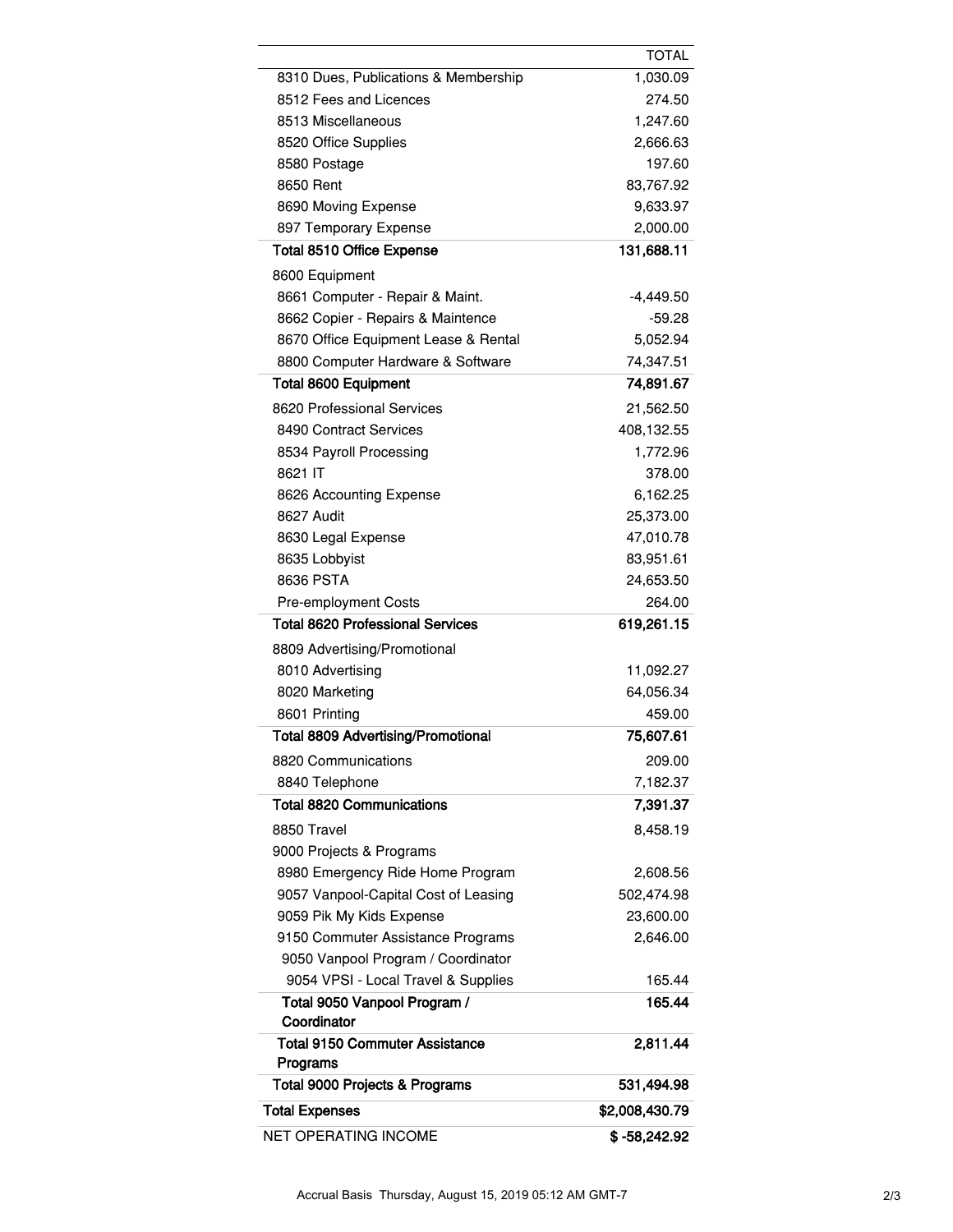|                   | <b>TOTAL</b>   |
|-------------------|----------------|
| <b>NET INCOME</b> | $$ -58,242.92$ |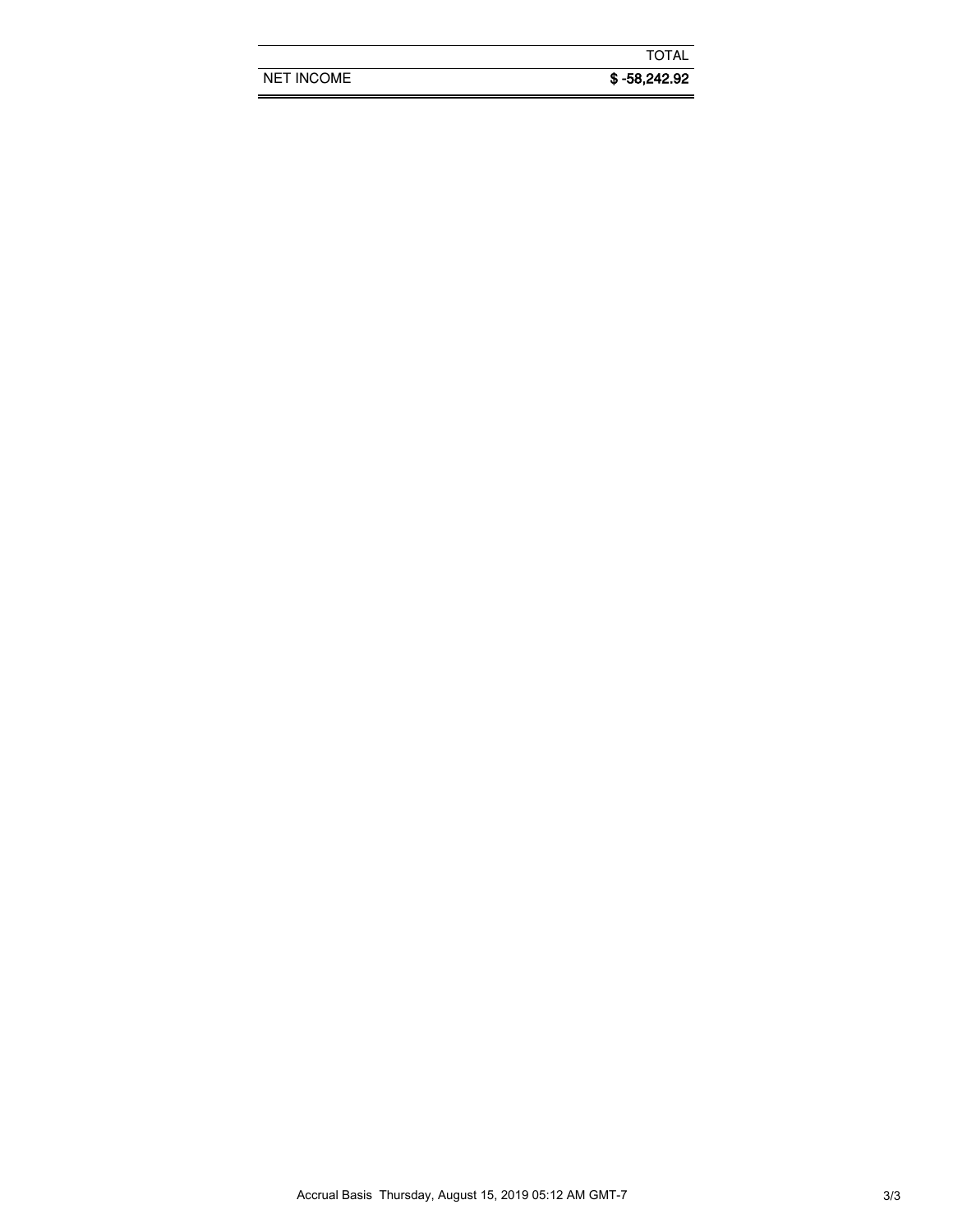

# **INFORMATION ITEM: FISCAL YEAR 2020 BUDGET**

**Staff Resource:** Deborah Leous, PSTA Melonie Williams, Senior Accountant

# **Fiscal Year 2020 Budget:**

- A first draft summary of the FY 2020 Operating Budget complies with TBARTA's Mission advancing us toward our Vision.
- The focus will now be on reviewing the draft budget and presenting a final draft budget book to the Governing Board at the September 27, 2019 board meeting.

# **Fiscal Year 2020 – Operating Budget:**

- The \$7.5 million budget for FY 2020 is supportive of TBARTA's mission and includes resources to support the organization, the Commuter Assistance Program, and planning work being done on the transit vision for Tampa Bay, as well studies on innovative transit technologies.
- The key highlights of the FY 2020 budget include:
	- o Continued Commuter Assistance Program (CAP) funding support from FDOT that assumes increased participation in the van pool program.
		- Budgeted achievement of 70% use of CAP funding for program versus administration
	- o Completion of the Regional Transit Development Plan
	- o Preliminary Design and Environmental (PD&E) for the 41-mile BRT
	- o State Legislative Operating Assistance in support of general operations
	- o State Legislative funding for innovative transit technology studies
	- $\circ$  Increased partner contributions as a match to the RTDP and to continue establishing an operating reserve.
	- o Revenues will exceed expenses by \$182k, allowing for a nine-day operating reserve.
	- o Salary assumptions include a 5% merit-based increase and the creation of a Purchasing/Grant position.
	- $\circ$  It is assumed all employees will take advantage of health care benefits.

# **Fiscal Year 2020 – Capital Budget:**

• The capital budget for FY 2020 is \$139,400 funded by an FTA Section 5307 grant passed through to TBARTA from PSTA. The main highlight is the purchase of computer software for the Commuter Assistance Program.

# **Attachments:**

• Draft Budget Allocated by Funding Source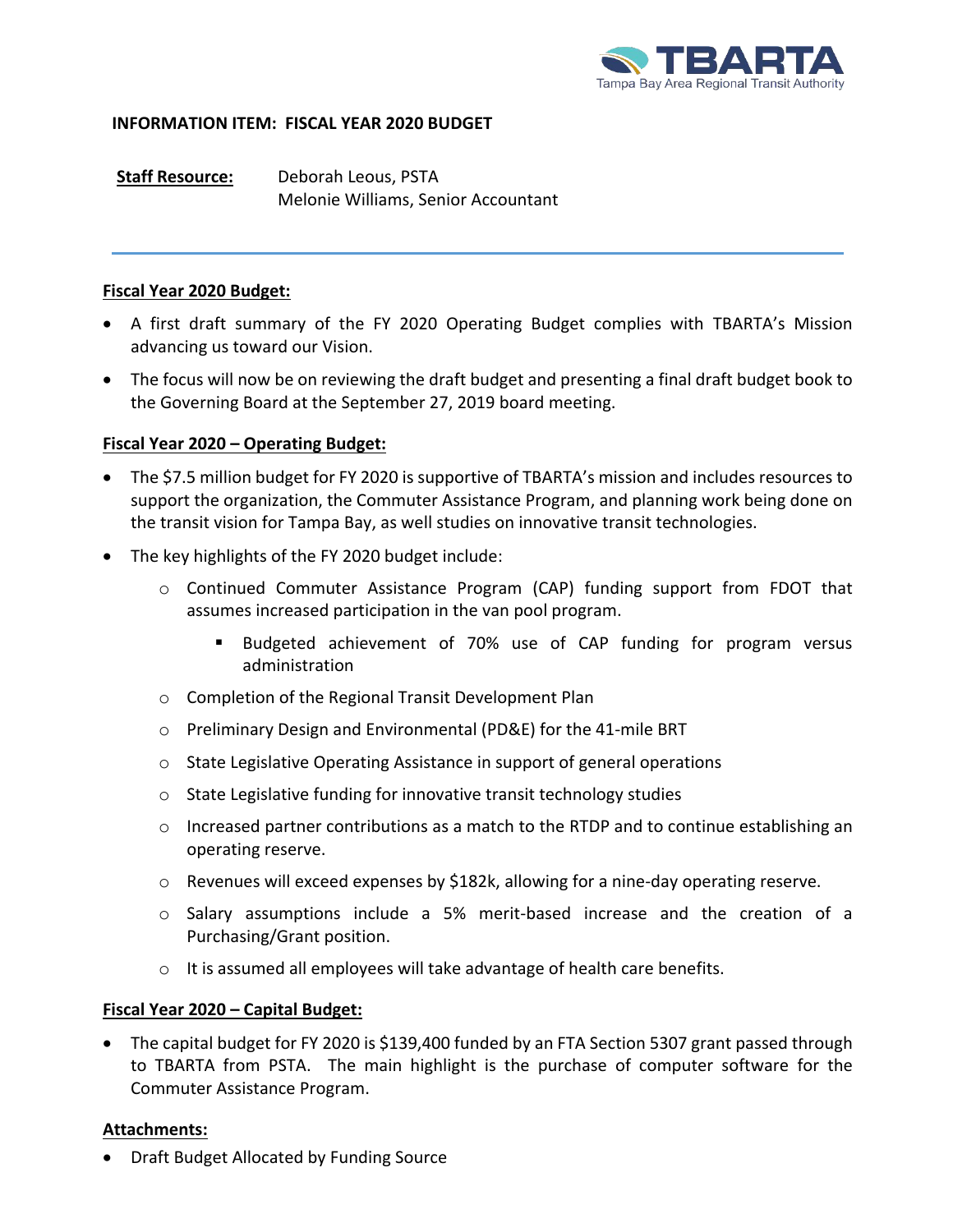|          |                                                      | <b>Budget</b>  | <b>Costs</b>       | <b>STP</b> | <b>State</b> | <b>St. TMOCG</b>  | <b>State</b> | <b>State</b> | <b>PD &amp; E (BRT)</b> | <b>State</b>     | <b>State</b>   | <b>Hills Cty MPO</b> | <b>Partner</b>  |
|----------|------------------------------------------------------|----------------|--------------------|------------|--------------|-------------------|--------------|--------------|-------------------------|------------------|----------------|----------------------|-----------------|
|          |                                                      | FY 2020        | <b>Charged to</b>  | Vanpool    | <b>CAP</b>   | <b>Pik My Kid</b> | <b>TRIP</b>  | Legislative  |                         | Legislative      | Legislative    | <b>Staff Admin</b>   | <b>Contribs</b> |
|          |                                                      | Capital / Oper | <b>FTA Capital</b> |            |              | GOH96             | <b>GOM91</b> | <b>RTDP</b>  |                         | <b>Operating</b> | <b>Studies</b> |                      |                 |
|          | <b>Revenues</b>                                      | \$7,693,551    | \$139,400          | \$350,000  | \$1,118,306  | \$60,000          | \$60,000     | \$537,767    | \$2,710,000             | \$1,138,078      | \$1,000,000    | \$30,000             | \$550,000       |
|          | 2 Office & Administration                            |                |                    |            |              |                   |              |              |                         |                  |                |                      |                 |
|          | Rent                                                 | \$103,601      | \$0                | \$0\$      | \$0          | \$0\$             | \$0          | \$43,150     | \$0\$                   | \$51,800         |                | \$0                  | \$8,651         |
|          |                                                      |                |                    |            |              |                   |              |              |                         |                  |                |                      |                 |
|          | Supplies                                             | \$11,000       |                    |            |              |                   |              |              |                         | \$11,000         |                |                      |                 |
|          | Postage                                              | \$1,200        |                    |            |              |                   |              |              |                         | \$1,200          |                |                      |                 |
|          | <b>Employee Functions</b>                            | \$1,883        |                    |            |              |                   |              |              |                         |                  |                |                      | \$1,883         |
| 8        | <b>Bank Fees/Licenses</b>                            | \$355          |                    |            |              |                   |              |              |                         | \$355            |                |                      |                 |
| O        | Moving Expenses                                      | \$7,000        |                    |            |              |                   |              |              |                         |                  |                |                      | \$7,000         |
| 10       | Subscriptions/Dues/Memberships                       | \$14,464       |                    |            | \$504        |                   |              |              |                         | \$4,960          |                |                      | \$9,000         |
| 11       | <b>Meeting Expenses</b>                              | \$15,200       |                    |            | \$1,000      |                   |              | \$2,000      |                         | \$8,200          |                |                      | \$4,000         |
| 12       | <b>Staff Training</b>                                | \$26,948       | \$5,000            |            |              |                   |              |              |                         | \$7,073          |                |                      | \$14,875        |
| 13       | <b>Office &amp; Administration</b>                   | \$78,050       | \$5,000            | \$0\$      | \$1,504      | \$0\$             | \$0          | \$2,000      | \$0\$                   | \$32,788         |                | \$0                  | \$36,758        |
| 14       |                                                      |                |                    |            |              |                   |              |              |                         |                  |                |                      |                 |
|          | 15 Communications                                    |                |                    |            |              |                   |              |              |                         |                  |                |                      |                 |
| 16       | <b>Public Relations/Outreach</b>                     | \$16,250       |                    |            | \$8,125      |                   |              | \$8,125      |                         |                  |                |                      |                 |
| 17       | Telephone                                            | \$9,636        |                    |            |              |                   |              |              |                         | \$9,636          |                |                      |                 |
| 18       | Web Hosting                                          | \$5,808        |                    |            |              |                   |              | \$1,936      |                         | \$3,872          |                |                      |                 |
| 19<br>20 | <b>Communications</b>                                | \$31,694       | \$0                | \$0\$      | \$8,125      | \$0\$             | \$0          | \$10,061     | \$0\$                   | \$13,508         |                | \$0                  | \$0\$           |
|          |                                                      |                |                    |            |              |                   |              |              |                         |                  |                |                      |                 |
|          | 21 Advertising - Marketing                           |                |                    |            |              |                   |              |              |                         |                  |                |                      |                 |
| 22       | Printing                                             | \$34,000       |                    |            | \$31,500     |                   |              | \$2,500      |                         |                  |                |                      |                 |
| 23       | <b>Advertising and Marketing</b>                     | \$276,900      |                    | \$0\$      | \$182,500    |                   | \$0          | \$62,500     |                         | \$30,900         |                | \$1,000              |                 |
| 24<br>25 | <b>Advertising -Marketing</b>                        | \$310,900      | \$0                |            | \$214,000    | \$0\$             |              | \$65,000     | \$0\$                   | \$30,900         |                | \$1,000              | \$0\$           |
|          |                                                      |                |                    |            |              |                   |              |              |                         |                  |                |                      |                 |
|          | 26 Equipment                                         |                |                    |            |              |                   |              |              |                         |                  |                |                      |                 |
| 27<br>28 | Copier Lease                                         | \$7,594        |                    |            | \$0          |                   |              | \$3,797.00   |                         | \$3,797          |                |                      |                 |
|          | <b>Copier Expenses</b>                               |                |                    |            |              |                   |              |              |                         |                  |                |                      |                 |
| 29<br>30 | Computer Software<br>Telephone Maintenance Agreement | \$76,826       | \$48,000           |            | \$25,000     |                   |              |              |                         | \$3,826          |                |                      |                 |
| 31       | Computer Maint/License/Host Agreement                | \$12,000       |                    |            |              |                   |              |              |                         | \$12,000         |                |                      |                 |
| 32       | <b>Equipment</b>                                     | \$96,420       | \$48,000           | \$0\$      | \$25,000     | \$0               | \$0\$        | \$3,797      | \$0\$                   | \$19,623         |                | \$0                  | \$0\$           |
| 33       |                                                      |                |                    |            |              |                   |              |              |                         |                  |                |                      |                 |
|          | 34 Insurances                                        |                |                    |            |              |                   |              |              |                         |                  |                |                      |                 |
| 35       | <b>General Liability</b>                             | \$12,000       |                    |            |              |                   |              |              |                         | \$12,000         |                |                      |                 |
| 36       | <b>Workers' Compensation</b>                         | \$3,000        |                    |            |              |                   |              |              |                         | \$3,000          |                |                      |                 |
| 37       | <b>Insurances</b>                                    | \$15,000       | \$0                | \$0\$      | \$0\$        | \$0\$             | \$0          | \$0          | \$0\$                   | \$15,000         |                | \$0                  | \$0             |
| 38       |                                                      |                |                    |            |              |                   |              |              |                         |                  |                |                      |                 |
|          | 39 Travel and Auto                                   |                |                    |            |              |                   |              |              |                         |                  |                |                      |                 |
| 40       | <b>Travel and Auto Mileage</b>                       | \$26,372       |                    |            | \$21,700     |                   |              | \$2,352      |                         | \$2,320          |                |                      |                 |
| 42       | <b>Travel and Auto</b>                               | \$26,372       | \$0                | \$0\$      | \$21,700     | \$0\$             | \$0          | \$2,352      | \$0                     | \$2,320          |                | \$0                  | \$0\$           |
| 43       |                                                      |                |                    |            |              |                   |              |              |                         |                  |                |                      |                 |
|          |                                                      |                |                    |            |              |                   |              |              |                         |                  |                |                      |                 |